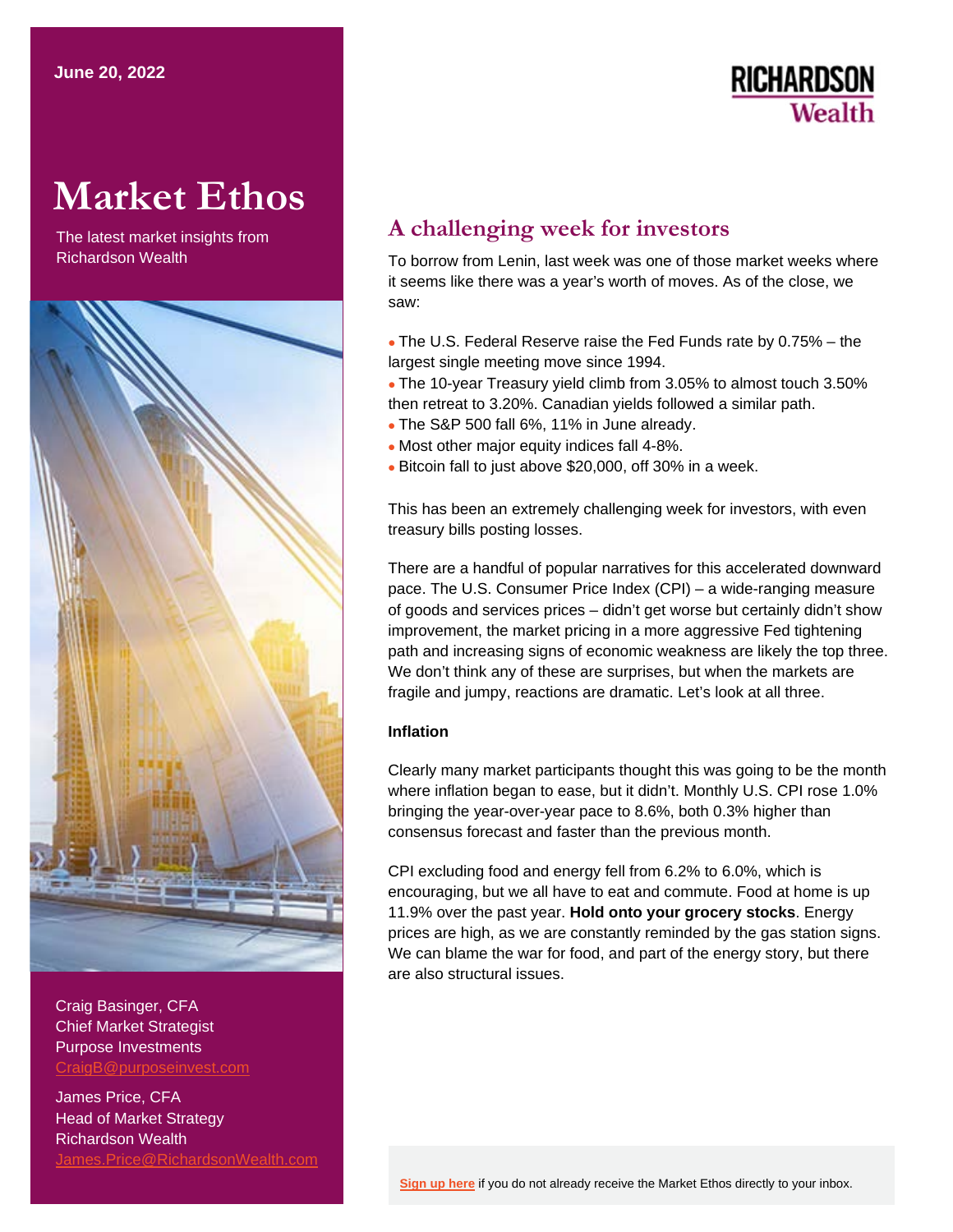Looking across the other CPI categories, the trend is one of changing behaviours. Months ago, upward CPI was driven by consumers' outsized demand for goods/services that were beneficiaries of "stay at home" pandemic necessity. Appliances, RVs, patio furniture, home décor, tech, streaming services — all things we suddenly wanted more of. This shift played havoc with supply chains that were more fragile because of Covid disruptions. Now however, prices across these categories are broadly coming down.



The shift has also gone the other way. Apparel, airfares, personal care products and services are all up, and the list goes on. **Life is going back to normal, and the demand pendulum has swung back.**

These broad-based changes in demand mess with the economic system, which is taking longer than usual to recalibrate. But it is re-calibrating, even if slowly. Broadly, this isn't 'aggregate demand-driven inflation', it is more 'changing demand inflation' with a healthy dash (maybe a dollop) of supply issues.

Maybe we are wrong and it's not Covid-induced behaviour changes + supply disruptions, and it is more about the massive spike in money supply. We have been swimming in uncharted monetary waters for years now. Monetarists must also concede that M2 (a measure for the amount of currency in circulation) growth peaked in February of 2021 at a never before witnessed 27% year-over-year growth. Yes, the money supply grew since then but at a decelerating pace and has started to contract of late. More importantly, CPI has historically peaked on average about 13 months after M2 growth peaks. It is noteworthy that core CPI peaked in March and has now declined for two months (March was 13 months after the M2 peak.



### **Our expectation from here is that inflation will fade as one of the market's primary concerns.**

### **The Fed**

Central banks have made more mistakes than normal this cycle but for all the right reasons. They held rates abnormally low, given the uncertainly of the pandemic (the omicron wave to be specific), despite rising inflation and strong economic growth. Had omicron been like delta, it would have been warranted. Omicron was mild, however, and now central banks are in catch-up mode.

Whether the hike was 25 or 100 bps doesn't really matter beyond a day or two gyration. The short bonds know the path and will likely only change if the economic data gets soft enough (which has already started).

"Don't fight the Fed," is a well touted rule, but maybe it should not be so literal. One reason cited for the 75bps move was recent consumer survey data regarding inflation expectations. Survey data is very valuable — it is often timely and can offer some insight into people's behaviours. Unfortunately, survey data has been a bit squirrely over the past couple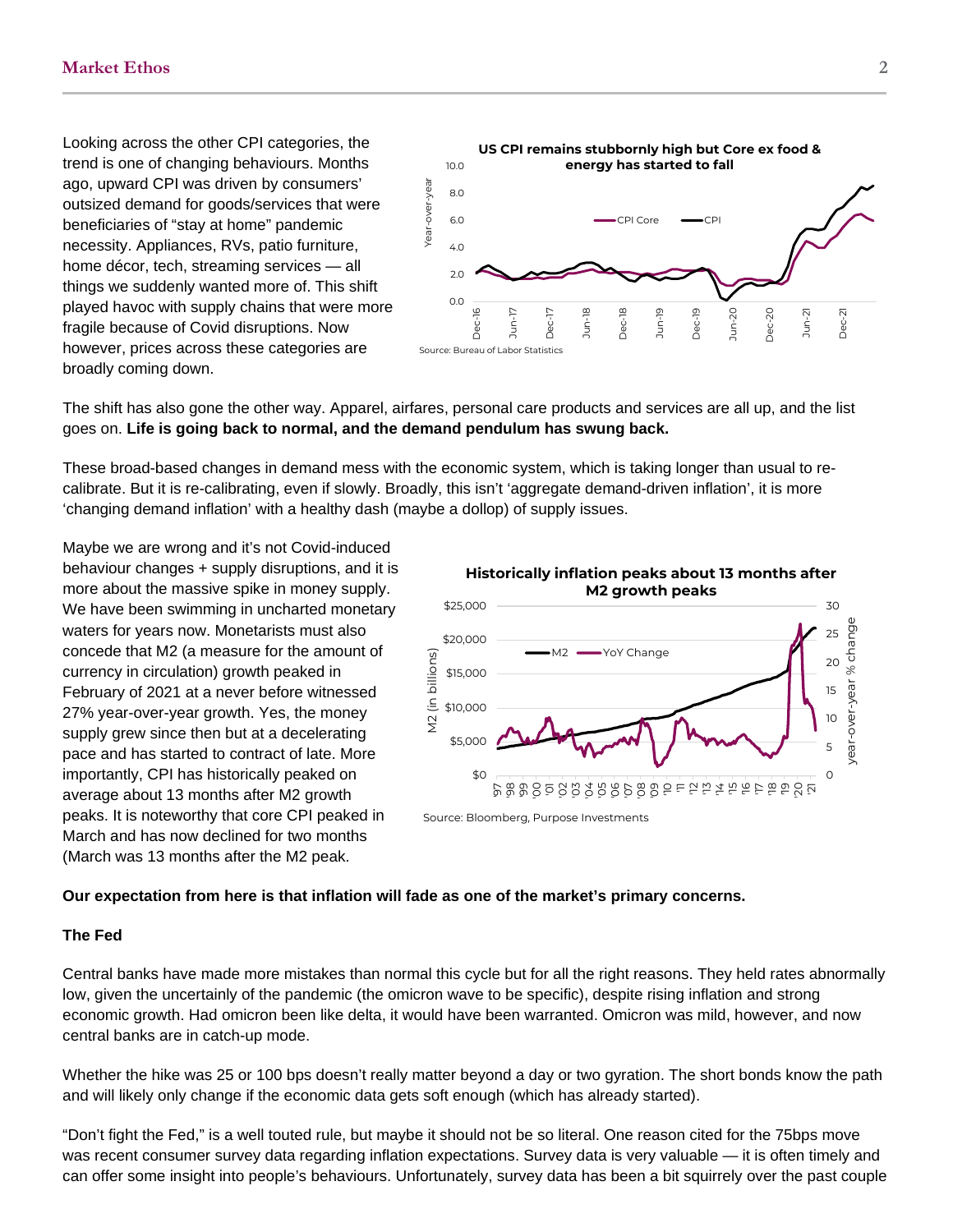years. For instance, consumer sentiment has been below Covid trough levels for over a year and is currently well below the depths of the global financial crisis (GFC).

During the GFC, people were getting wiped out financially and the core of the financial system was at risk of imploding. Today, gas prices are high, and everyone still has a job. The Fed is raising quickly because they are late … no need for the fluff. So don't fight the Fed's *actions* but take what they are *saying* with a grain of salt.

0.0 0.5 1.0 1.5 2.0  $2.5$ 3.0 3.5 4.0 Dec/13 Dec/14 Dec/15 Dec/16 Dec/17 Dec/18 Dec/19 Dec/20 Dec/21 **Listen to the 2-year** 2-year Treasury Yield Fed Funds Source: Bloomberg, Purpose Investments

**Don't fight the Fed but don't listen to them either** 

The two-year yield implies that the Fed has more hiking to do. But if the two-year starts to stabilize or tick lower, that may be the sign the Fed will be changing paths, despite what they say.

### **The Economy**

It is slowing, and recession fears may be on the path to overtake inflation fears. You don't have to look very far to see signs of slowing.

This is evident in the Bloomberg Economic surprise indices (a score that measures the degree to which economic data is beating or missing estimates**)**.

The faster indicators in housing are under a lot of pressure, which is not surprising given the move in mortgage rates and resulting drop in home prices. Other categories are

flattish or even positive. Industrial, which captures manufacturing, remains decently strong. Generally, as goes manufacturing and housing, so goes the U.S. economy. At the moment, it's mixed.

European data has started to improve, and China is showing signs of recovery as lockdowns ease and stimulus is added. **Yes, the world is zagging (tightening financial conditions), and China is zigging.** You may not have noticed but while most markets are down over the past month, China is up.

Recession talk will likely grow louder as the year progresses, creating a market headwind. This of course brings up the question: **has the market already gone and priced in a recession?** Probably not, but valuations have become interesting.

Often, we quote the aggregate market valuation; instead, we looked at how many companies are trading below 10x (aka single digit PE ratios) and compared this with a year ago. About 1/3 of the TSX is sub 10x and a ¼ of the Russell 3,000, which captures most of the U.S. market.

15% 20% 25% 30% 35% **% of index members trading below 10x earnings** Now 1-year ago

**There is a lot of value out there:** 



Source: Bloomberg, Purpose Investments

# **Economic data has softened but mainly in housing so far**

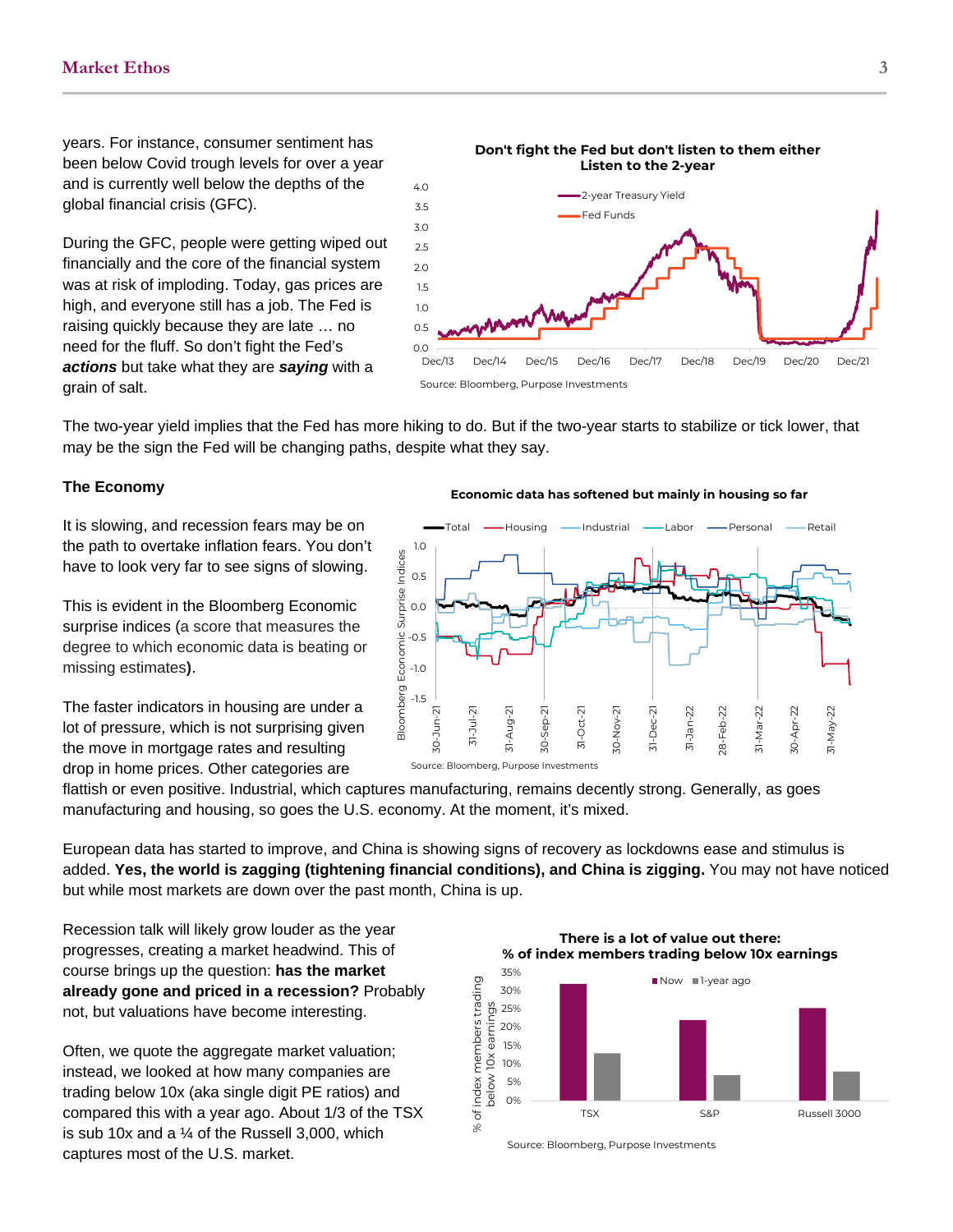## **Impact on portfolios**

The markets have been bouncing from one problem to the next this year, and nobody knows when some stability will return. Markets and risk assets are clearly oversold, and valuations are becoming increasingly attractive. However, this market is cranky and fragile.

**Richardson Wealth's base case remains that as the economic data softens, the inflation fears will too, leading to a market bounce**.

But we could also fast forward to recession fears as earnings/margins come under pressure. Valuations are increasingly providing some margin of safety, and higher yields in the bond market are starting to look downright attractive. We are certain, however, that this will continue to be a challenging year.